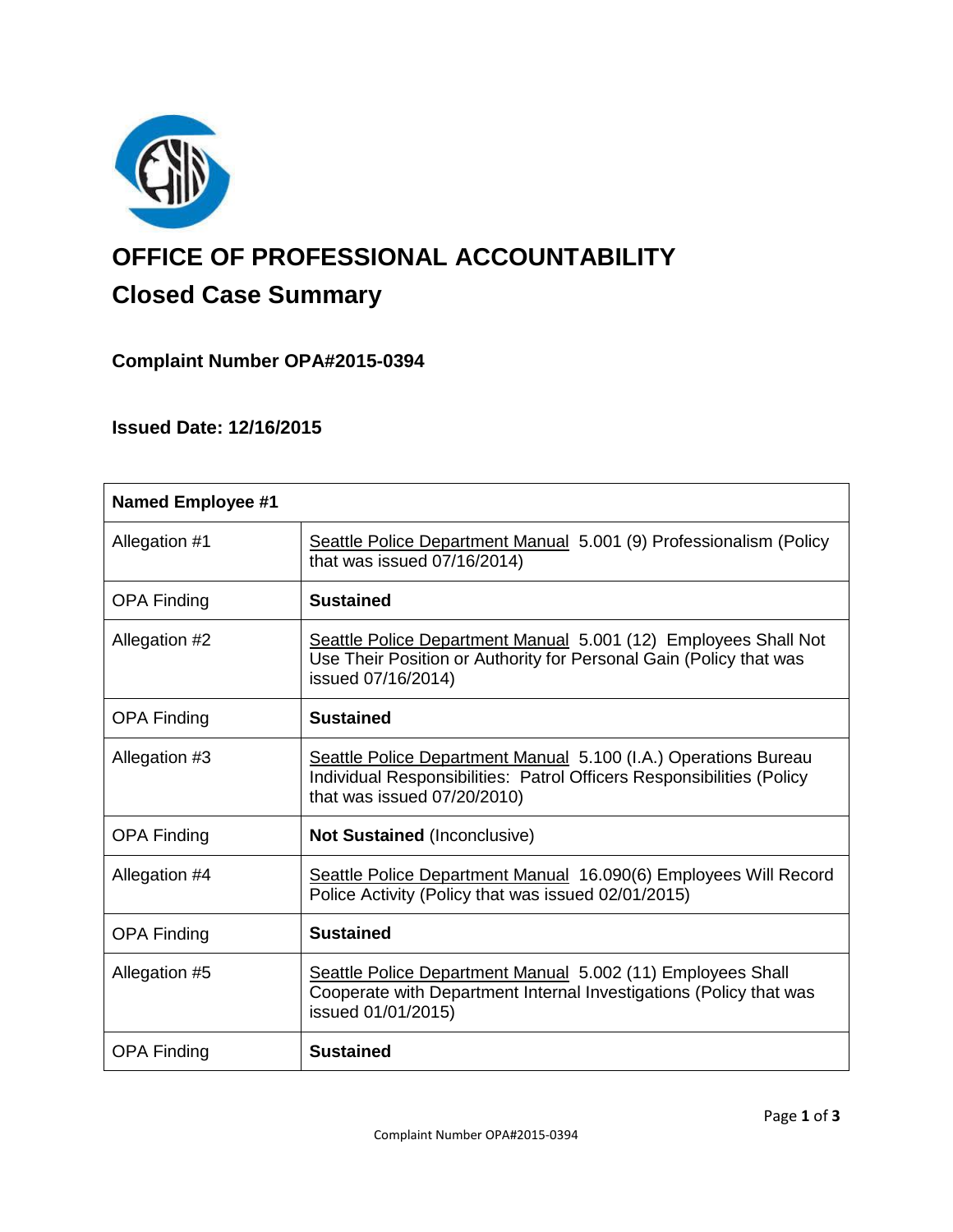| Allegation #6           | Seattle Police Department Manual 5.001 (10) Employees Shall Be<br>Truthful and Complete in All Communications (Policy that was issued<br>07/16/2014) |
|-------------------------|------------------------------------------------------------------------------------------------------------------------------------------------------|
| OPA Finding             | <b>Sustained</b>                                                                                                                                     |
| <b>Final Discipline</b> | No Discipline, employee retired                                                                                                                      |

## **INCIDENT SYNOPSIS**

The named employee was at a school taking a burglary report when the complainant approached him about car prowls in the neighborhood. The named employee later invited the complainant to go to coffee.

## **COMPLAINT**

The complainant alleged that the named officer hides and sleeps on duty, and that he asked her out for coffee via text message after their police-related contact.

# **INVESTIGATION**

The OPA investigation included the following actions:

- 1. Review of the complaint email
- 2. Interview of the complainant
- 3. Search for In-Car Video
- 4. Search for and review of all relevant records and other evidence
- 5. Interview of SPD employees

# **ANALYSIS AND CONCLUSION**

During intake for this complaint, a search was made for the named employee's In-Car Video (ICV) of this and the immediately previous law enforcement contact, but none was found. The OPA Director added allegations for truthfulness and failure to cooperate with an OPA investigation after the named employee's first OPA interview. He provided information about the nature of his contact with the complainant that appears to be in conflict with other available evidence. The evidence showed that the named employee contacted the complainant for coffee and that his subsequent interactions with the complainant were not to build community relations as he portrayed but to pursue a romantic relationship. Department policy prohibits employees from using their position to further their personal interests. During the interviews conducted by OPA, the named employee mischaracterized his communications and stated that the complainant had asked him to join her for coffee. Department policy requires employees to be truthful in all communications. The investigation further demonstrated that the named employee failed to use his In-Car Video recording system on the initial burglary investigation at the school